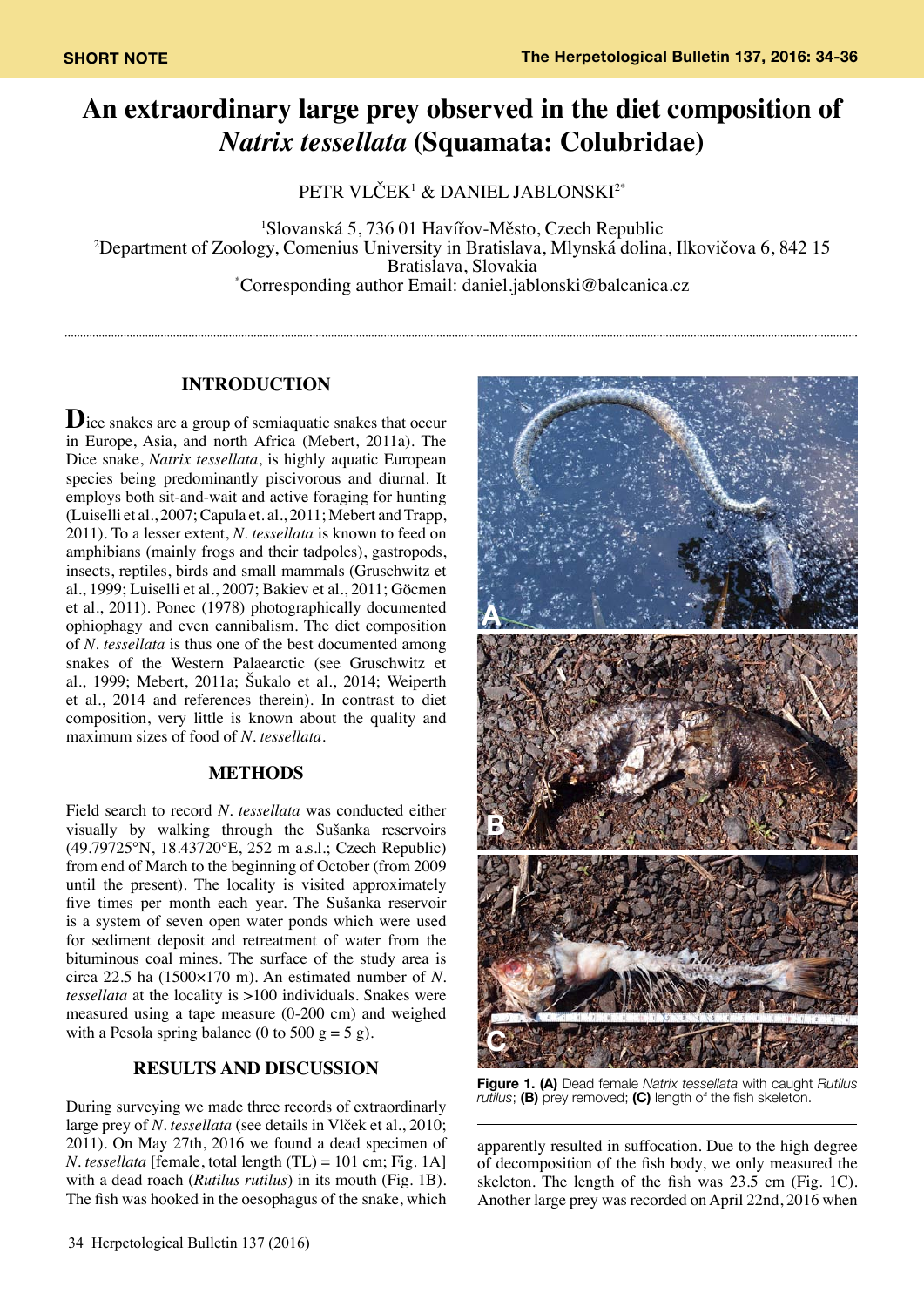

**Figure 2. (A)** Female *N. tessellata* feeding on *Carasius auratus*; **(B)** the size of caught fish; **(C)** female *N. tessellata* with regurgitated specimens of *R. rutilus*; **(D)** the size of regurgitated fish.

a ~100 cm long female *N. tessellata* consumed a goldfish (*Carassius auratus*) which was 20 cm long and weighed 117 g (Fig. 2A, B). However, after several minutes, this prey was regurgitated and abandoned. Finally, on May 7th 2015 we observed a female *N. tessellata* with a length of 90.4 cm and a weight of 271 g. This female subsequently regurgitated four specimens of *R. rutilus*. Their total weight was 34 g with individual sizes ranging from 8 to 12 cm (Fig. 2C, D).

Laňka (1978) presented records of an adult specimen TL = 84 cm that consumed a 16 cm long *Rutilus rutilus* and a 17 cm long undetermined species of Pleuronectiformes. Probably the largest sized prey for *N. tessellata* was recorded by Kabisch (1966) with a 95 cm long female having consumed an individual *Gaidropsarus mediterraneus* (a coastal marine ground fish), which was 21.5 cm long and weighted 160 g. The largest prey items recorded by Göcmen et al. (2011) were a pike (*Esox lucius*, approx. TL 230 mm), a lizard (*Lacerta trilineata*, approx. TL 200 mm) and a mouse (*Dryomys nitedula*, approx. TL 320 mm), which were found in three large female *N. tessellata* (TL= 88.70; 85.80; 91.50 mm respectively). An explanation for such extraordinarly large prey is in the larger size of female *N. tessellata*. Females are larger than males and reach adult size at 80-130 cm, whereas males are usually <100 cm (Mebert, 2011b). Hence, females can consume larger prey, which provides more energy especially during vitellogenesis and when they are gravid (Gruschwitz et al., 1999; Luiselli et al., 2007; Göcmen et al., 2011).

Related observation are rarely published despite their informative value regarding the feeding biology of this species. Mebert & Pölzer (2011) described a case in which the bullhead *Cottus gobio*, a bottom dwelling fish, killed an adult female *N. tessellata* after it locked its jaws around the snout of the snake in some type of defensive reflex. Our observations suggest that (i) female *N. tessellata*  could have increased food requirements when gravid, (ii) they are not immune from miscalculating the size and defensive capacity of certain prey with an occasional fatal consequences.

### **ACKNOWLEDGMENTS**

We wish to thank two anonymous reviewers for their valuable comments and suggestions.

### **REFERENCES**

- Bakiev, A., Kirillov, A., Mebert, K. (2011). Diet and parasitic helminths of Dice snakes from the Volga Basin, Russia. *Mertensiella* 18: 325-330.
- Capula, M., Filippi, E., Rugiero, L. & Luiselli, L. (2011). Dietary, thermal and reproductive ecology of *Natrix tessellata* in central Italy: A Synthesis. *Mertensiella* 18: 147-153.